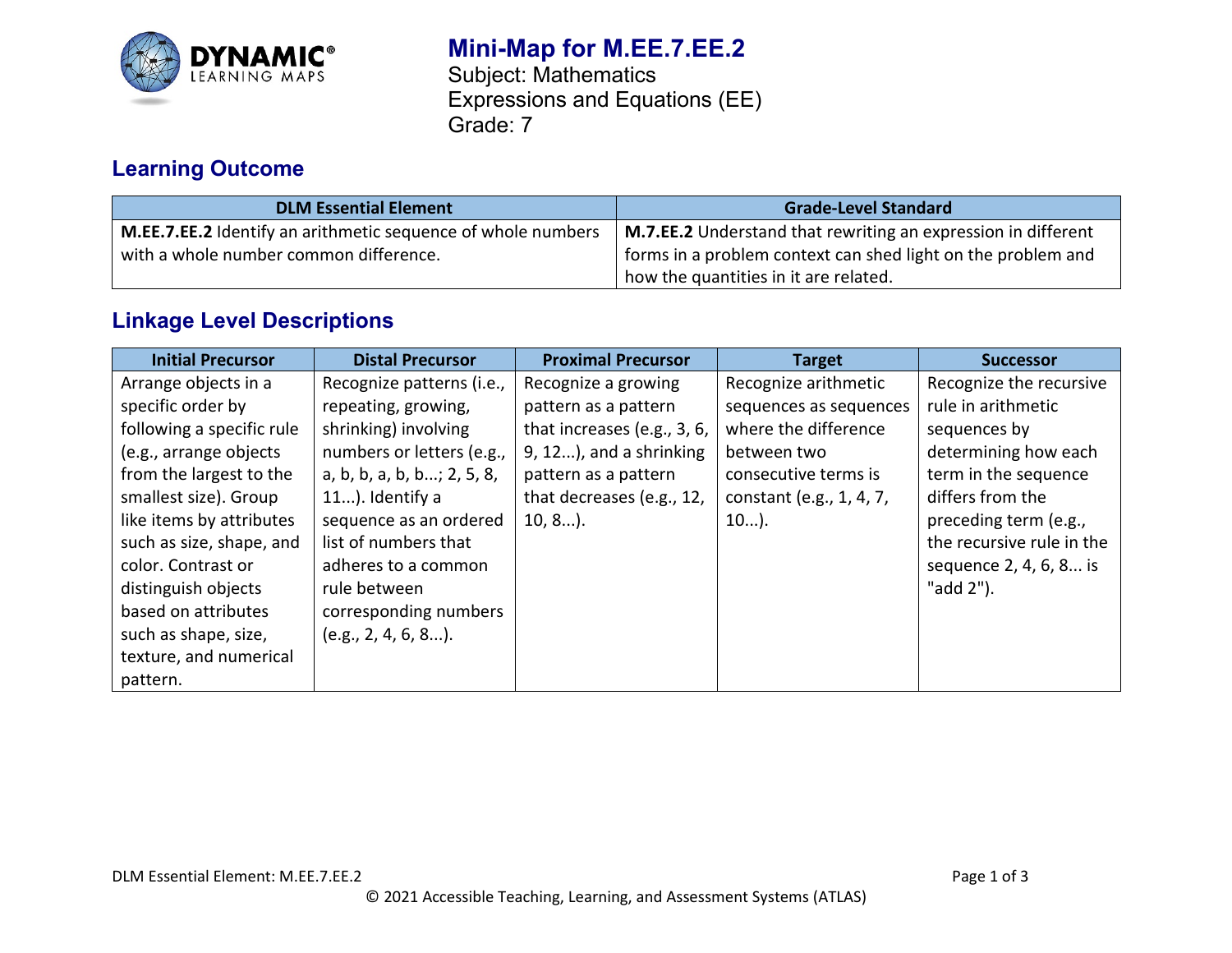## **Initial Precursor and Distal Precursor Linkage Level Relationships to the Target**

In order to identify arithmetic sequences, students begin by learning to recognize what is the same and different between familiar items, such as color, shape, quantity, size, texture, and pattern. Educators should take care to use attribute words (e.g., circle/square, more/less/same, rough/smooth, red, green, red, green) while defining and demonstrating their meaning. While students do not need to say these words, they do need to learn the meanings. Educators will also provide activities in which students work on grouping two or more items in the same set based on an attribute and ordering the items by size or shape.

### *How is the Initial Precursor related to the Target? How is the Distal Precursor related to the Target?*

As students develop their understanding of attributes and work toward arithmetic sequences, educators provide interactive lessons around patterns using attributes like shape, size, and color. At this level, students are also expected to recognize symbolic (letter and number) patterns. This also requires that students recognize numerals in order. (i.e., 1, 2, 3...). Educators should take care to use number names while defining and demonstrating symbolic sequences. While students do not need to say these words, they do need to learn the meanings and the sequence.

### **Instructional Resources**